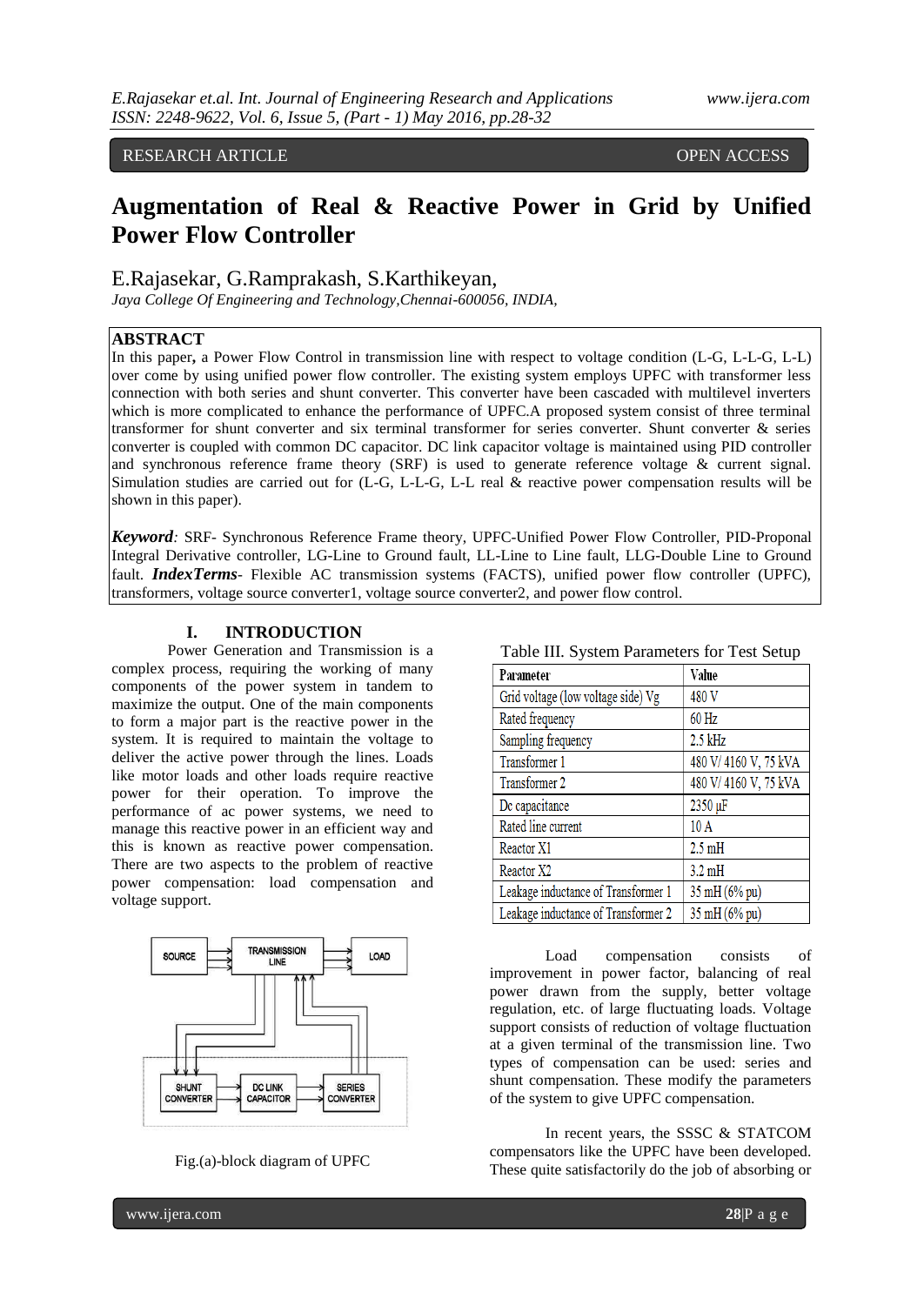generating reactive power with a faster time response and come under Flexible AC Transmission Systems (FACTS). This allows an increase in transfer of apparent power through a transmission line, and much better stability by the adjustment of parameters that govern the power system i.e. current, voltage, phase angle, frequency and impedance.

# **II. PRICIPLE AND OPERATION OF UNIFIED POWER FLOW CONTROLLER (UPFC)**

The UPFC consist of two back to back converters named  $VSC<sub>1</sub>$  and  $VSC<sub>2</sub>$ , are operated from a DC link provided by a dc storage capacitor. These arrangements operate as an ideal ac to ac converter in which the real power can freely flow either in direction between the ac terminals of the two converts and each converter can independently generate or absorb reactive power as its own ac output terminal.

One VSC is connected to in shunt to the transmission line via a shunt transformer and other one is connected in series through a series transformer. The DC terminal of two VSCs is coupled and this creates a path for active power exchange between the converters.

VSC provide the main function of UPFC by injecting a voltage with controllable magnitude and phase angle in series with the line via an injection transformer. This injected voltage act as a synchronous ac voltage source.



Fig (b)-circuit diagram of UPFC

The transmission line current flows through this voltage source resulting in reactive and active power exchange between it and the ac system. The reactive power exchanged at the dc terminal is generated internally by the converter. The real power exchanged at the ac terminal is converted into dc power which appears at the dc link as a real power demand.

 $VSC<sub>1</sub>$  is to supply or absorb the real

power demanded by converter2 at the common dc link to support real power exchange resulting from the series voltage injection. This dc link power demand of  $VSC<sub>2</sub>$  is converted back to ac by  $VSC<sub>1</sub>$ and coupled to the transmission line bus via shunt connected transformer.

In addition  $VSC_1$  can also generate or absorb controllable reactive power if it is required and thereby provide independent shunt reactive compensation for the line.

Thus  $VSC_1$  can be operated at a unity power factor or to be controlled to have a reactive power exchange with the line independent of the reactive power exchanged by  $VSC<sub>1</sub>$ . Obviously, there can be no reactive power flow through the UPFC dc link.

# **III. FUNDAMENTAL OF UNIFIED POWER FLOW CONTROLLER**

The unified power flow controller consists of two switching converters operated from a common dc link provided by a dc storage capacitor.converter1 is connected in parallel with a transmission line, and converter2 is connected in series with a line. The converter1 is act as a STATCOM (Static synchronous compensator),and converter2 is act as a SSSC(static synchronous series compensator).

**CONVERTER1**: The converter1 is absorb the real power and absorb, injected the reactive power. The converter section is six MOSFET switches as used in  $\text{vsc}_1$ , the control technique is PWM (pulse width modulation) as been used. The  $\text{vsc}_1$  is its convert 3 phase AC –DC power supply it act as rectifier.

C**ONVERTER2**: The converter2 to injected the real power and absorb, inject the reactive power. The same six MOSFET switches as used in the  $\text{vsc}_2$ .the  $\text{vsc}_2$  its convert dc-3 phase ac power supply it act as the inverters. The control technique also same in  $\text{vsc}_1$  and  $\text{vsc}_2$ .

#### **IV. CONTROL TECHNIQUES OF UPFC**

Control techniques for  $VSC<sub>1</sub>$ : The control techniques as show in fig.(c)

The error signal cannot be measure in critical of the sine waveforms. Its converts to abc to dq0.the direct axis easily find the error signals. So, go for the dq0 conversion. Then low pass filter its cannot allow the low frequency if allow the high frequency of the power system.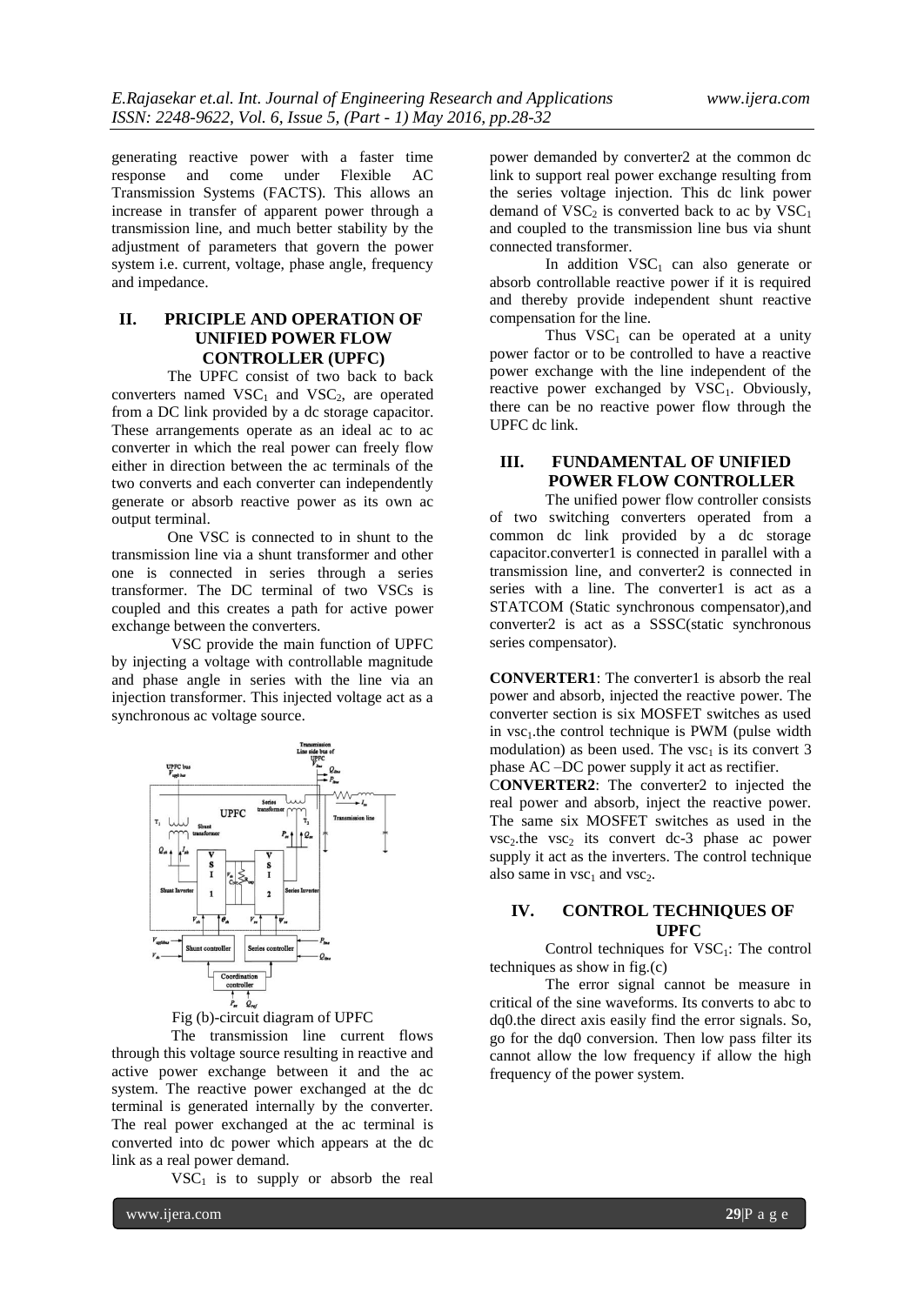

Fig (c)-controller for  $vsc<sub>1</sub>$ 

After that MUX is dq0 signal to single output is given to the dq0 to abc conversion. The abc signal and reference signal is compare the comparator finding errors values then PWM is generate the trigger pulse.

Control techniques for  $VSC_2$ : The control techniques as show in fig.(d)



#### Fig (d)-controller for  $\text{vsc}_2$

The same function of  $\text{vsc}_1$  and  $\text{vsc}_2$  if only difference is  $vsc_2$  reference signal is taken by a shunt current. If shunt means voltage is constant current is variable. Then  $vsc_1$  reference signal is series voltage is taken. Because series means voltage is variable. dc-link capacitor voltage level should be maintained the some voltage level. The PID controller as to be maintain the capacitor voltage values.

LOADS: Linear loads are AC electrical loads where the voltage and current wave forms are sinusoidal. The current at any time is proportional to voltage. Linear Loads are capacitors, incandescent lamps, heaters etc. Linear load is used in our project to depict the operation of the power system in normal operating conditions.

Non-linear loads are AC loads where the current is not proportional to the voltage. The nonlinear loads generate harmonics in the current wave form. This distortion of the current waveform leads to distortion of the voltage waveform. Under these conditions, the voltage waveform is no longer proportional to the current. Non Linear Loads are computers, laser printers, SMPS, rectifier.

#### **V. EXPERIMENTAL RESULTS OF UPFC**

A. Fault analysis of line to ground(L-G) fault: Voltage compensation of L-G fault as shown in fig(e).



 $Fig (g)$ 

B. Fault analysis of line to line (L-L) fault: Voltage compensation of L-L fault as shown in fig (h)



Current compensation of L-L fault as shown in fig (i)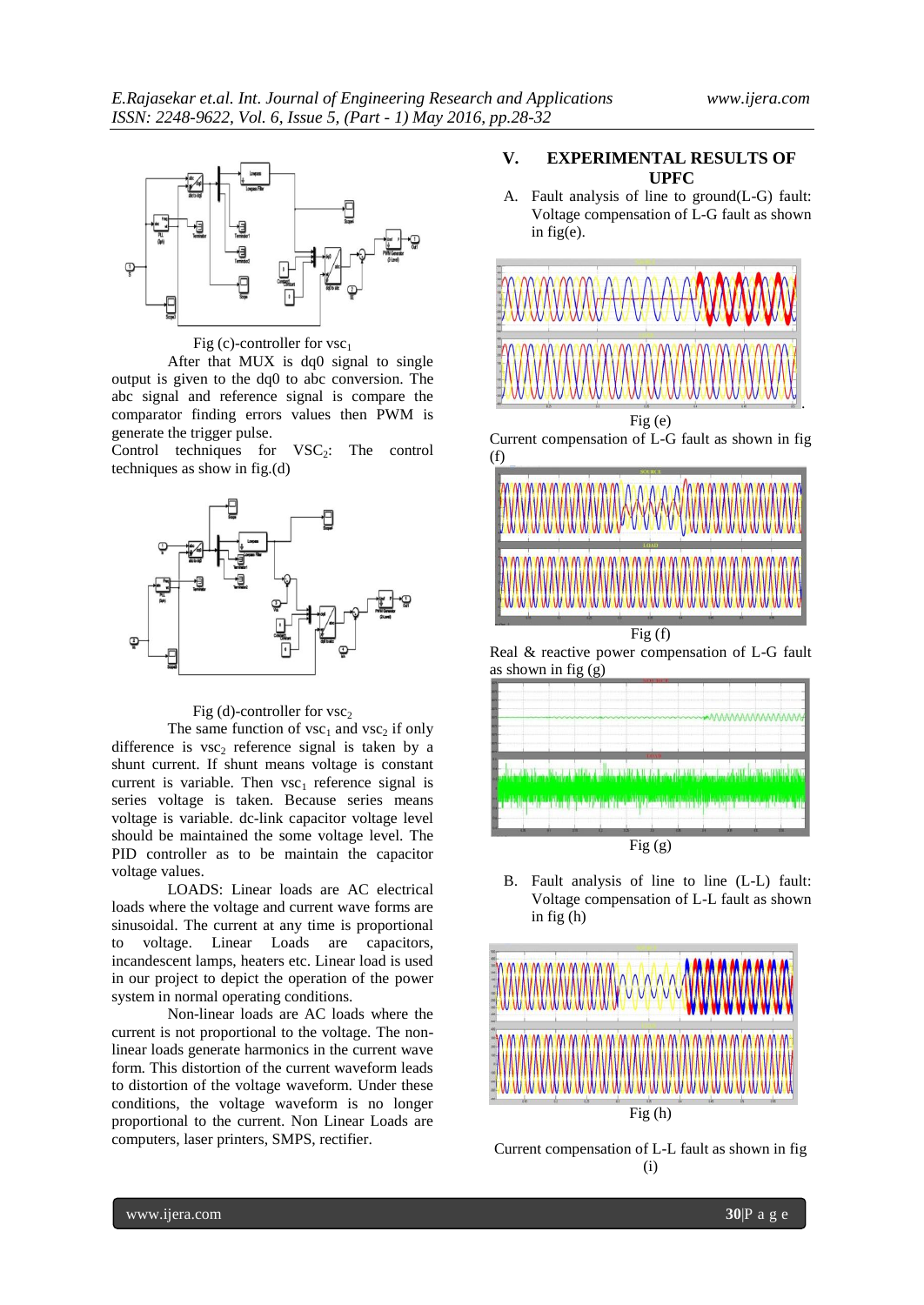

Fig (i) Real & reactive power compensation of L-L fault as shown in fig (j)



C. Fault analysis of Double line to Ground (L-L-G) fault: Voltage compensation of L-L-G fault as shown in fig (k)



Current compensation of L-L-G fault as shown in fig $(1)$ 



 $Fig (1)$ Real & reactive power compensation of L-L-G fault as shown in fig (m)



# **VI. VI. CONCLUSION**

This project presents power flow control in transmission line with respect to voltage condition (L-G, L-L-G, L-L) over come by using unified power flow controller. The existing system employs UPFC with transformer less connection with both series and shunt converter. This converter have been cascaded with multilevel inverters which is more complicated to enhance the performance of UPFC. A proposed system consists of three terminal transformer for shunt converter and six terminal transformer for series converter. Shunt converter & series converter is coupled with common DC capacitor. DC link capacitor voltage is maintained using PID controller and synchronous reference frame theory (SRF) is used to generate reference voltage & current signal. Simulation studies are carried out for(L-G, L-L-G, L-L real & reactive power compensation)

## **REFERENCES**

- [1] B. Gultekin and M. Ermis, "Cascaded multilevel converter-based transmission STATCOM: system design methodology and development of a 12 kV 12 MVAr power stage," IEEE Trans. Power Electron., vol. 28, no. 11, pp. 4930–4950, 2013.
- [2] N. G. Hingorani and L. Gyugyi, UnderStanding FACTS: concept and technology of flexible AC transmission systems. New York: IEEE Press, 2000.
- [3] C. D. Schauder, L. Gyugyi, M. R. Lund, D. M. Hamai, T. R. Rietman, D. R. Torgerson, and A. Edris, "Operation of the unified power flow controller (UPFC) under practical constraints," IEEE Trans. Power Del., vol. 13, no. 2, pp. 630–639, 1998.
- [4] J. Monteiro, J. F. Silva, S. F. Pinto, and J. Palma "Linear and sliding-mode control design for matrix converter-based unified power flow controllers," IEEE Trans. Power Electron., vol.29, no.7, pp. 3357– 3367, Jul. 2014